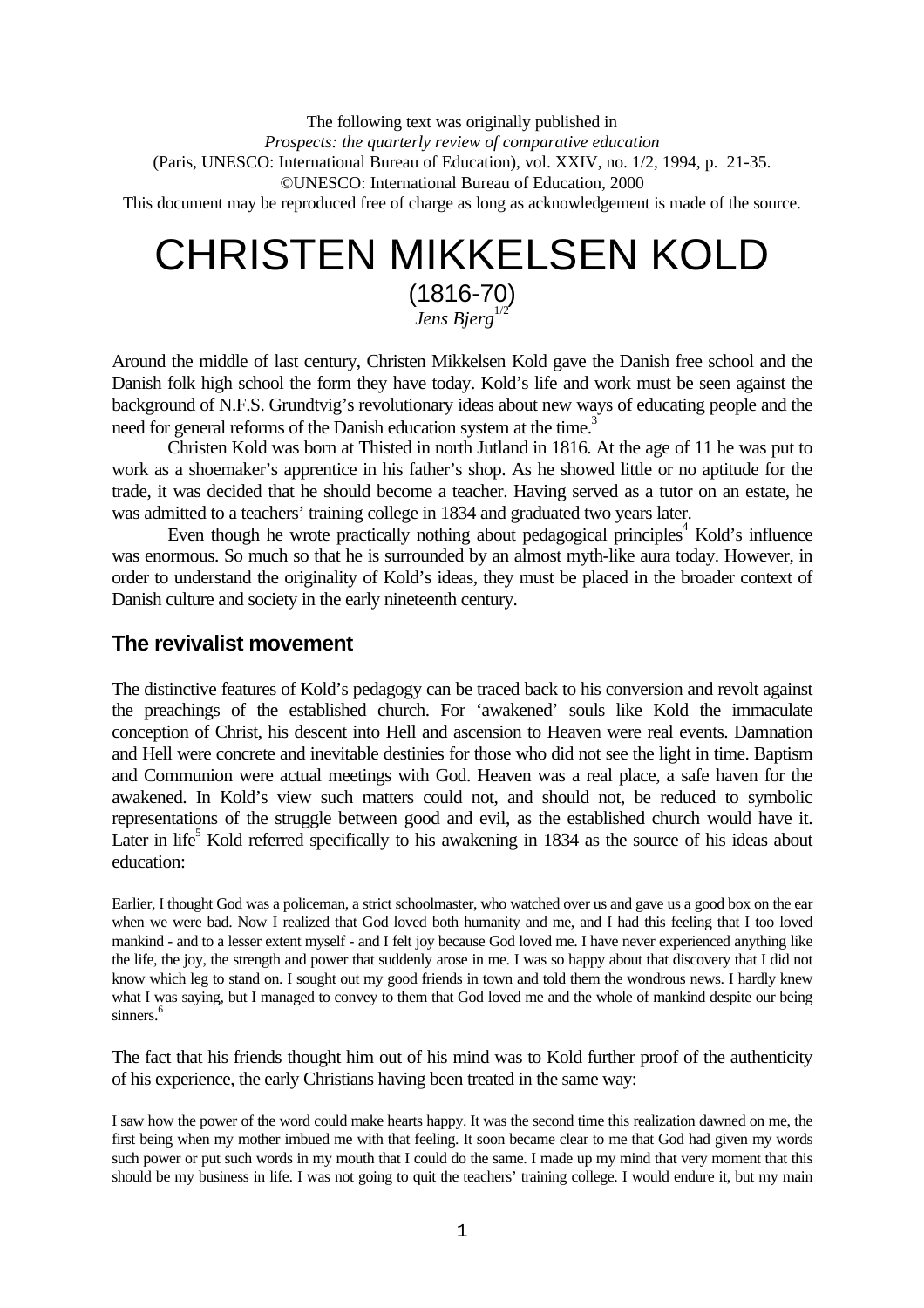task in the world would be to make hearts happy with the message that, although we were sinners, God loved us through his son, Jesus Christ.<sup>7</sup>

The two passages are characteristic of Kold's style. He would use examples from his own life to encourage people or to enlighten them. Usually, it is the edifying tale about how to achieve one's goals in life without failing in one's obligations to oneself and to others.

In 1825 Grundtvig had started his crusade against the established church by maintaining that Christian dogma about the conception, death and resurrection of Christ were contrary to reason. The crucial point was a question of faith, not of reason. Christianity, in Grundtvig's view, was incompatible with the kind of enlightened reasoning and rationality preached by the established church. Reason could never be the source of a Christian morality, just as faith could never be a derivative of biblical exegesis. The foundations of Christianity were the Apostles' Creed, faith in the Holy Trinity and the renunciation of the Devil and all his works. A true Christian, Grundtvig claimed, need only follow these simple precepts to prove his sincerity. Sophisticated and hairsplitting biblical exegesis was not only superfluous, but harmful. Grundtvig's writings had an immense influence on people's view both of church and school. To some extent, the religious fundamentalists agreed with him, although they did not abandon the idea of the Scriptures as the basic source of inspiration for the church.

At the age of 19 Kold had been introduced to all of these issues by teachers in his college and by revival preachers who travelled round the country. The following year he graduated as a teacher, but had difficulty in finding employment as he refused as a matter of principle to use the obligatory textbook in religious instruction. He gained some support for his position from Grundtvigean clergymen, but in reality he was blacklisted and debarred from teaching in public schools for the rest of his life.

## **Grundtvig, Kold and the Danish school about 1830**

Kold set about propagating his cause. Orally and in writing he argued against the use of compulsory textbooks and rote learning in Danish schools. Education in public schools was based on the Education Act of 1814, which did away with the widespread education of children in their homes, stipulating as it did that public schooling was compulsory - at least for the children of the populace. Till then parents had been free to use children to work on the farm, in a workshop or in trade as they saw fit, and they were equally free to give them the instruction that they thought necessary. Kold sympathized with the underlying principle of this state of affairs: his idea of a school was one that, above all, complied with parental wishes. A school should teach things to children that were in accordance with their parents' Christian faith and particular way of life. So when for brief periods of time Kold managed to land a job as a teacher in a public school, he steadfastly refused to follow the regulations laid down by clergymen, who functioned as the official board of control. In Kold's view, children were not to be taught to read and write until they were able fully to understand what they were reading or writing about. Instead, they were to be taught biblical history and history. Nor should they be confined to a classroom. The teacher should arrange outings and excursions and use these opportunities to give children relevant information. At the same time, children should be free to tell the teacher anything that crossed their minds. For Kold all education was centred round the act of narration: everybody has something to tell which is worth while listening to. Imaginative play with reality and the telling of stories are indispensable to the activity of learning, which is why children should be allowed to remain children for as long as possible and be given a free hand to fantasize and play.

An idea which immediately suggests itself is that Kold was familiar with the thinking of Pestalozzi. Even if Kold nowhere refers directly to him, it is a fact that Gerhard Peter Brammer, the principal of the teachers' training college that Kold attended, was much influenced by Pestalozzi. In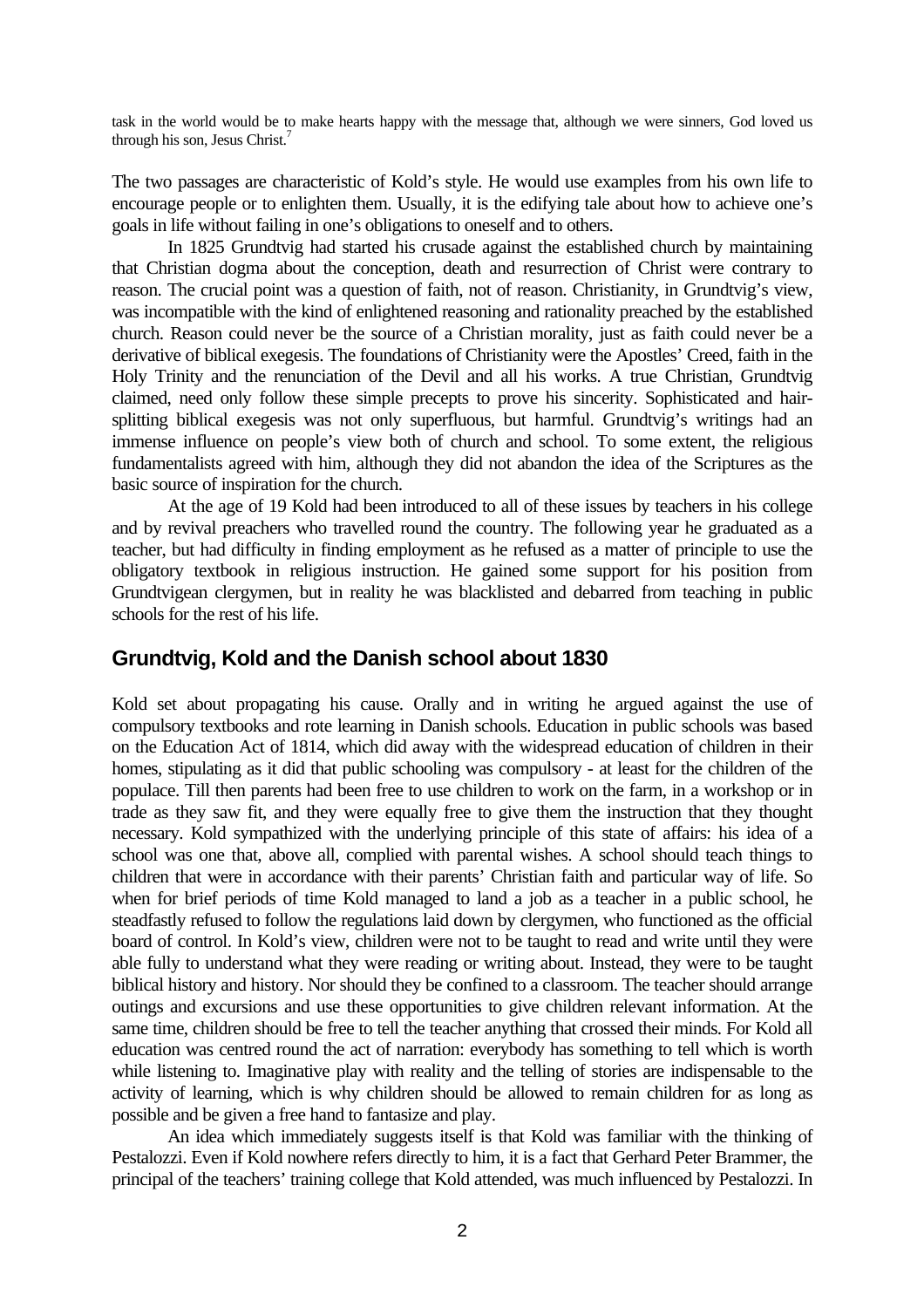his 'Lecture on the Centenary of Heinrich Pestalozzi, 12 January 1846', Brammer said that in all his pedagogical work the image of Pestalozzi had constantly been present, sometimes as instruction, at other times as elevation and now and then as humiliation. It is true, Brammer continued, that the image of Pestalozzi was marked by deep shadows, but he would be remembered always for his love of children and his sympathy for the poor. For him teachers should not be 'soulless censors', but bearers of the 'living word'. Education was a matter of oral presentation, and private schools were infinitely preferable to public schools. Incidentally, Pestalozzi was required reading in Danish teacher training colleges at the time.<sup>8</sup>

Such ideas stood in sharp contrast to the dominant enlightenment ideology of the Danish church and school. The clerical view was that rote learning was the central element in the education of a child and that the measure of successful education was how much pupils had learnt by heart. Kold was an instinctive follower of Grundtvig in his crusade against the rationalist ideology of church and school, and from personal experience he was convinced that Grundtvig was right in stressing the importance of narration and dialogue in any educational process. The single most important element in Grundtvig's falling out with church and school was the issue of whether faith should be grounded in the reading of books or based on personal experience. For Grundtvig it seemed obvious that if reading became the crucial factor, lay people and the populace at large would have to submit to the clergy and the professional classes, whose judgement was at best doubtful. This anti-authoritarian attitude appealed immensely to Kold.

In a broader context, Kold's ideas, as they were articulated between 1835 and 1870, fell into a hiatus between an autocratic *ancien régime* and the beginnings of a bourgeois society that opened up vistas of social mobility and individual liberty. Kold's ideas had an immediate appeal for many farmers and peasants, who were struggling to gain economic and, above all, political influence. Though numerically impressive, they were badly organized and had little political clout. The main reason for the success of Kold's ideas is to be found in the convergence of Grundtvig's and his own ideas combined with a widespread animosity, especially in rural areas, towards the Establishment in all its forms.

# **The national awakening**

In the spring of 1838 Kold took up a job as a private tutor in North Schleswig after he had once again been denied a teaching post at a public school. Partly as a result of his own and partly as a result of the efforts of the Reverend Ludvig Daniel Hass (1808-81), an supporter of Grundtvig, Kold became a potent symbol for the struggle between rote learning and Grundtvig's 'living word', even though Kold himself never thought of himself as a fully committed Grundtvigean.

The following year, as a direct result of the growing tension between Denmark and Germany over the border between the two countries, Kold started a series of meetings with the declared intent of setting in motion a popular and national awakening. The main fare of each meeting was the retelling of Danish historical romances for young people fashioned in such a way as to make possible a worldly (national) awakening, in the same way as he himself as a young man had experienced a religious awakening. As far as the education of children was concerned, he was quite explicit about this mixture of secular and religious motives in so far as his aim was 'to enlighten them and imbue them with such a desire, energy and vigour as to make them believe in the love of God and the happiness of Denmark, and to make them work for this end to the best of one's modest abilities.<sup>9</sup>

Kold was now convinced that children could learn anything if teaching took the form of narration instead of the reading of books. In his own work as a tutor he concentrated exclusively on oral narrative and gave up rote learning in all its forms. And, more importantly, he was now sure that his mission in life was to work as a teacher, both for children and adults. This was his destiny, inspired partly by Grundtvig and partly by his own religious awakening.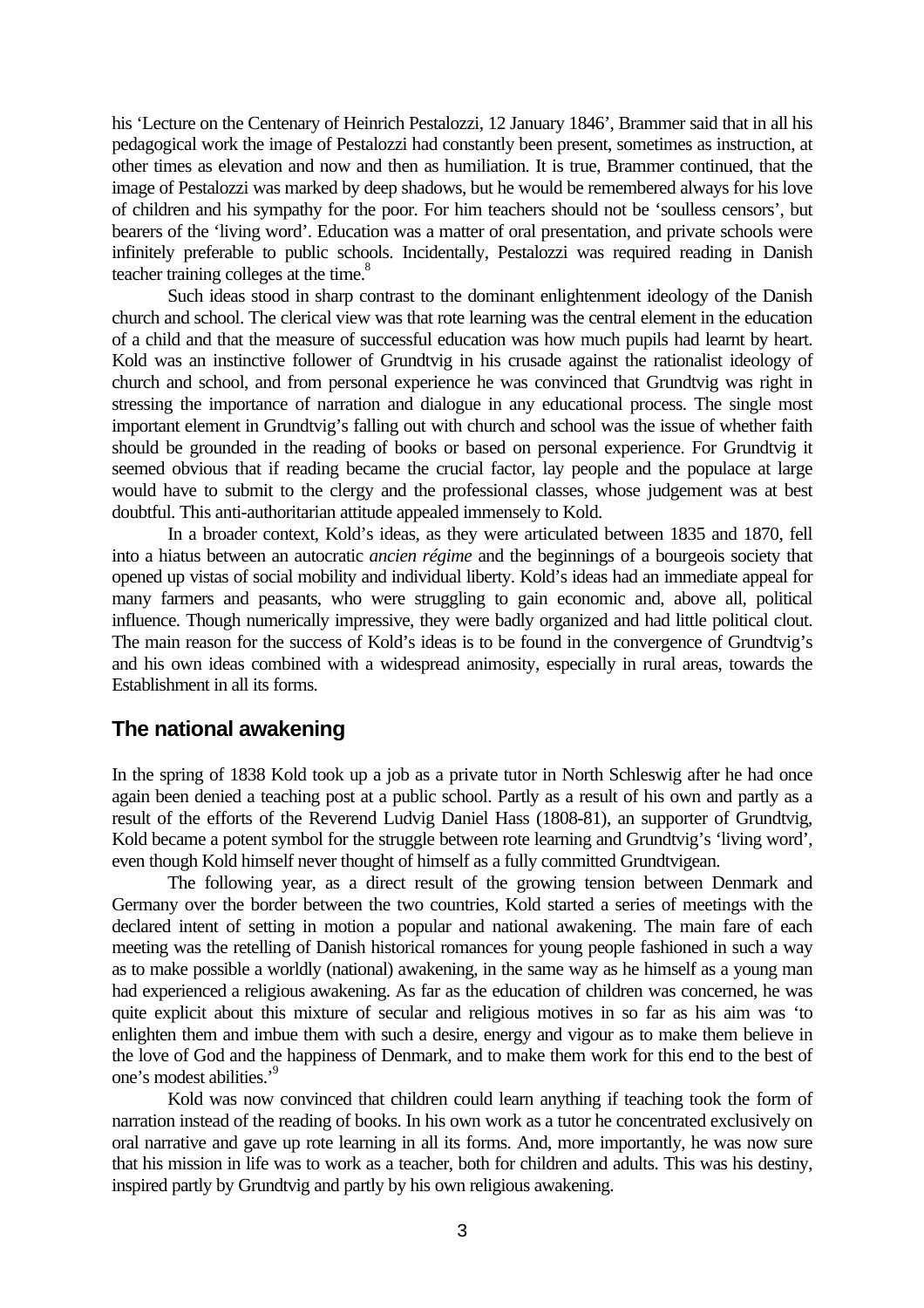However, he was still kept out of the public schools. Frustrated and unhappy, Kold eventually accepted an offer from Hass in the autumn of 1841 to accompany him on a missionary trip to Turkey.

Hass and his family settled in Smyrna. Kold had expected to work together with the priest, but in this he was disappointed. His job was to wait on the family, which he did until he managed to set himself up as a bookbinder. He stayed in Turkey for five years. When he decided to return to Denmark, he sailed first from Smyrna to Trieste in Italy. There he bought a push-cart for his belongings and proceeded to walk on foot the 700 miles to Denmark. During his stay in Turkey he had managed to save up money which he was determined should be used to start his own free school.

## **The establishment of free schools and their pedagogy**

At the beginning of the nineteenth century, pedagogical thinking was heavily influenced by the philosophy of the Enlightenment. Key figures were Rousseau, Basedow and Kant, who based a series of lectures on the education of children in 1776/77 on Basedow's *Elementarwerk*, published two years earlier. According to Basedow, children were to be treated as children, not as small adults, and school work should be a matter of bringing out the best in young inquiring minds through play and imaginative exercises. The Danish Education Act of 1814 had been inspired by such ideas. However, the established church saw to it that a rigid framework of compulsory measures and regulations accompanied the Act, above all in the shape of rote learning and the learning of the catechism by heart. Another reason why the Act could not live up to its enlightened ideals was that the national finances were in disorder and teacher training was of mediocre quality.

To Kold the philosophy of the Enlightenment was a disastrous step backwards. He was convinced that in the long run it would lead to the dissolution of the Danish nation State, as it ignored the past and the specific cultural norms and common efforts and dreams that made up the national identity. The conflict with Germany over Schleswig-Holstein in 1848 and again in 1864 seemed to Kold a stroke of good fortune in that it brought about a national awakening and kindled the sense of a Danish national identity.

In the 1830s Grundtvig had consistently tried to work out plans for a new type of school, which resulted in the publication, in 1836, of the *Danish Foursome*, and, in 1838, of his *School for Life and the Academy in Soer*. His ideas were clearly spelt out: he wanted a new type of school and university for young people of all classes to take the place of the classical Latin schools and the university, which were the domains of a privileged elite.

Kold did not see things in the accepted way. His immediate concern was the establishment of schools for the children of ordinary people, especially in rural regions. The children of the poor would attend these schools from the age of 7 to the age of 14. Whether or not they retained their original social status afterwards was not of the slightest importance to Kold. The important thing was that, through the spoken word, these children would become enlightened and awakened in the same way as he himself had been. This was a far cry from the philosophical ideas that had inspired the Education Act of 1814 and his programme had little in common with Grundtvig's *School for Life and the Academy in Soer*. The central point for Kold was the enlightenment—in a religious/national sense - of children. The main obstacle to the achievement of that goal, as he saw it, was the emphasis on rote learning in schools, and so he started to experiment.

In the morning I started right away by telling the children a piece of biblical history, which they loved to hear. However, the problem was whether they would be able to remember it once they were called on to do so at their confirmation or at an exam. So for a fortnight I told them the story about Joseph, which to me seemed the best place to start. Then I set out to check whether the children could remember the story, and much to my surprise they were able to repeat it word for word the way they had heard it from me. Children have this strange ability that they can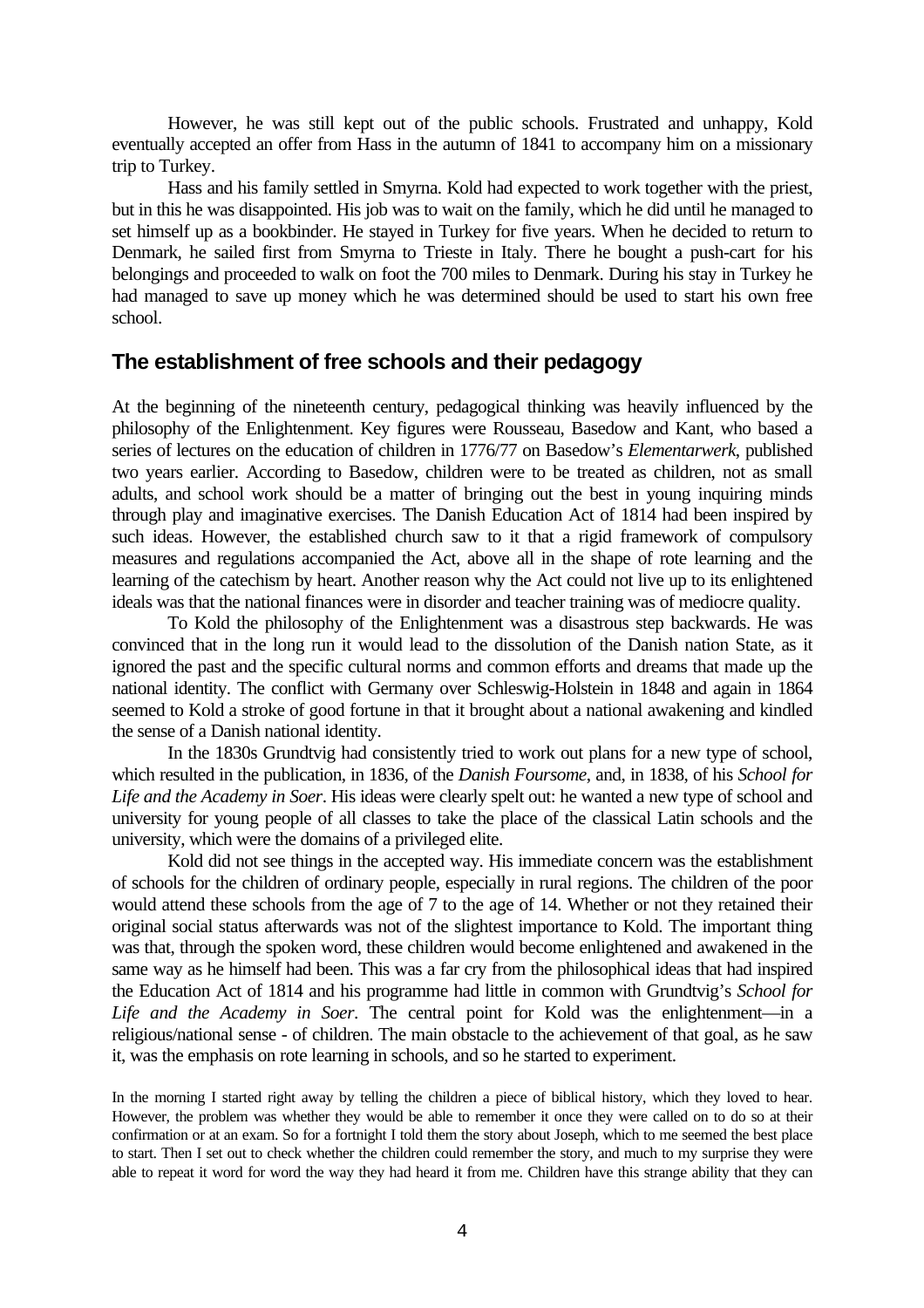repeat things that they have heard word for word, and once one gets to know children, it is easy to understand why. We adults cannot do the same thing because in admitting what we hear into our hearts, we cannot but refashion it a little bit according to our own heart before we pass it on. But when children admit something into their hearts, they pass it on in the very same form in which they have heard it. I reflected on this and saw that now we had found the method to teach all Danish children and the best means to recreate Denmark such as it once was.<sup>10</sup>

On November 1, 1849, Kold took up a job at Ryslinge in Funen as a private tutor in the household of the Reverend Vilhelm Birkedal (1809-92), a keen supporter of Grundtvig's ideas. Most of his spare time was spent making plans for the private school he was determined to set up. Birkedal supported him actively and saw to it that he was given financial aid by people who for one reason or another were critical of public school education. Kold also applied for and obtained a State grant for his project.

On 1 November 1851, Kold's school at Ryslinge started with ten students between 15 and 20 years of age. Kold and a friend, Anders Christian Poulsen Dal (1826-99), were to teach the young men for two winter terms, that is each year from 1 November until 1 April. Kold and Poulsen Dal lived under the same conditions as their students, ate the same food as they did and slept beside them at night in the loft above the classroom. Some ten years later, a Swedish visitor to Kold's folk high school at Dalum described the man and his teaching in these terms:

People had talked to me about the eccentricity of the man, but I wasn't really sure what kind of a person I was going to meet. In front of me stood a middle-aged man with fine, clear-cut features dressed like a farmer in a homespun coat and with a little cap on his head. [...] And then he started his lecture. The students were sitting in a circle around him like intimate friends, and he began to tell them how a mysterious force that would not leave him alone had driven him to carry out his plans. His mind had warned him in vain of the debts he would incur. His spirit had insisted with equal force: You must! The funds will be found as they are needed. And this had come to pass. [...] He related all this in a simple and straightforward manner, without the least trace of pompousness and with frequent references to things and conditions that were familiar to his audience - all in order to give them confidence and courage in their efforts to reach for higher things. Again and again there were instructive examples from the Bible. One could feel and sense his conviction that he had received a special calling, and this conviction communicated itself to his apprentices. It was just a little bit overwrought. Be that as it may, it had none of the morbid exaggeration so characteristic of the truly self-absorbed. It was more like the spark from a holy flame found in all powerful characters who have contributed to the betterment of the world. Except for the strongly felt presence of Kold's personality there is nothing in the school that makes it different from other Grundtvigean schools or folk high schools in general. There are the same relaxed teaching methods, the same lack of compulsory homework, self-instruction through the reading of first-rate authors, essay-writing and, finally, a fresh and vigorous song.<sup>11</sup>

Kold himself wanted his students to think of their experience in the following way:

We are a group of young farm lads, who are staying for some months at the home of Christen Mikkelsen Kold, a farmer in Hjallelse. We lend him a helping hand in his work, we have conversations inside and outside, we listen to talks, we improve our writing, arithmetic and such things, and when those months are over, we go each his own way, resume our usual tasks and are the same plain farm lads as we were before.<sup>12</sup>

Kold insisted that a school ought to resemble the pupils' home as much as possible in order that they might feel receptive and relaxed. The classroom, for instance, should look like an ordinary living room. This, however, did not imply that the bringing-up of children was in any way the responsibility of the school, let alone the State. Parents alone were responsible for the upbringing of their children, and the task of the free schools was to emulate the kind of education and training that used to take place at home before the Education Act of 1814. This became part of the official programme when, in the spring of 1852, Kold and Poulsen Dal set up the first free school for children in the small village of Dalby, at the same time as their high school for young men was moved from Ryslinge to Dalum.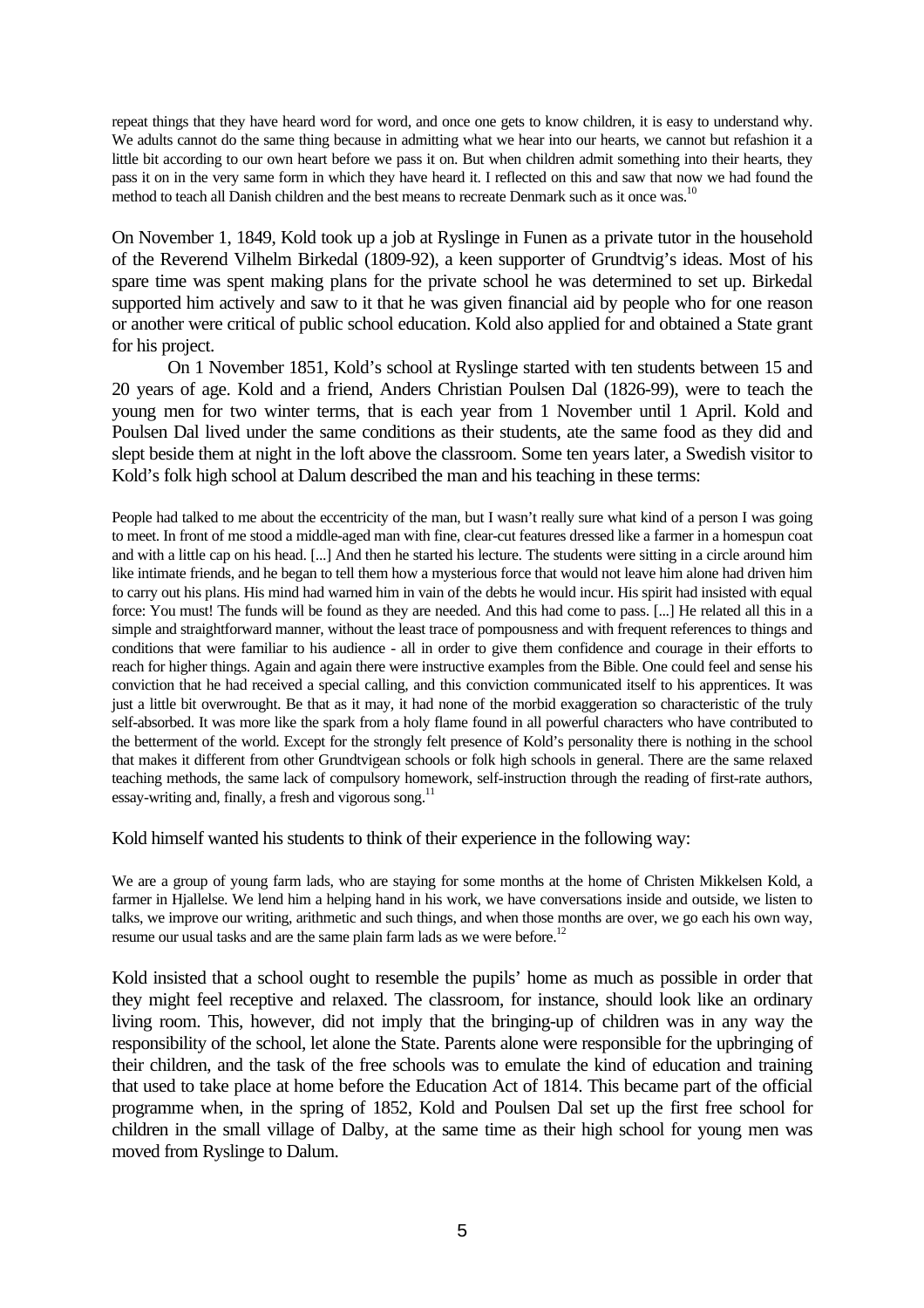The last and biggest school that Kold built was a high school at Dalum near Odense, which was opened on 1 November 1862 with an intake of fifty-eight students, all of them male. The following year eighteen young women were admitted to the school. Here Kold spent his last years. In 1866 he married Ane Kirstine Jacobsen and became the father of two daughters. He died on 6 April 1870, aged 54.

From around 1850, when he set up his first school, until a few years before his death, Kold had constant economic problems. He received help from sympathizers, but it was only after he had settled at Dalum that he managed to repay all his debts as the schools became economically viable. He also had altercations with principals of other emerging high schools, whose teaching methods differed from his 'Christian, historical and poetic' pedagogy. Kold's aim was always to enlighten, encourage and awaken while the programmes of other schools were more in accordance with Grundtvig's idea of enlightened instruction through the spoken word. Also, Kold's overwhelming personality reduced his fellow teachers to little more than stand-ins, which was one reason why the high school at Dalum closed only a few years after his death.

Kold was a man of the people who remained loyal to his social origins. His ambition in life was to create a school of and for the children and youngsters of the lower classes. As it turned out, it attracted pupils mainly from better-off farming communities and never managed to gain any kind of foothold among the growing industrial workforce in the cities. That set the limits to Kold's achievement. At the same time, it goes some way towards explaining the endurance and success of his ideas. The fact that the free schools and, at a later stage, the folk high schools managed to establish themselves as an integral part of, and yet as an alternative to, the established education system was to a large extent due to Kold's personal efforts and zeal.<sup>13</sup>

# **Kold's pedagogical theory<sup>14</sup>**

All pedagogical theory is based on a number of assumptions about human nature and the meaning of life. Many of Kold's talks are attempts at making these assumptions explicit. In his view human beings were governed by two basic emotions: that of Christianity and that of the people or the nation. These emotions constitute the basic social make-up of any individual. Only through a simultaneous recognition of these emotions can the individual arrive at an understanding of 'the true conditions of life', as he put it. To Kold such an understanding was a precondition for the life of the individual and the survival of the people and the nation. The individual must have an awareness of its origins, its destiny in life and ultimate fate once its existence on earth comes to an end. Otherwise he/she will be unable to live a meaningful life and fulfil his/her destiny. The prerequisites, according to Kold, are Christianity and history. Christianity provides man with answers to such fundamental questions as the creation of the Universe, the fall of man and the road to salvation and, consequently, reveals the tasks that confront the individual and the community, the people and the nation that he or she is part of. History traces the long journey of the nation and the people, demonstrates how mistakes were made, rectified, and people and communities spurred on to new efforts. The philosophy of the Enlightenment in its Danish version was to Kold's mind one of those mistakes that would lead to new insights and a change in national consciousness.

To Kold intelligence and professional knowledge were inferior to the power of the imagination and empathy - the ability to transcend the given and combine elements of reality in new ways. Imagination and empathy were the driving forces behind associative and combinatory processes. As such they were clearly distinct from what he called emotion, which was the source of existential choice and commitment to a cause. Imagination and empathy were primordial qualities; intelligence came later. The purpose of the human capacity for understanding was for man to perceive the 'true conditions of life'. The crucial point in Kold's view was that cognition of this sort could not be achieved by rational means. It was to be found in particular forms of narrative biblical or historical—and could only be arrived at through an imaginative effort. Consequently, the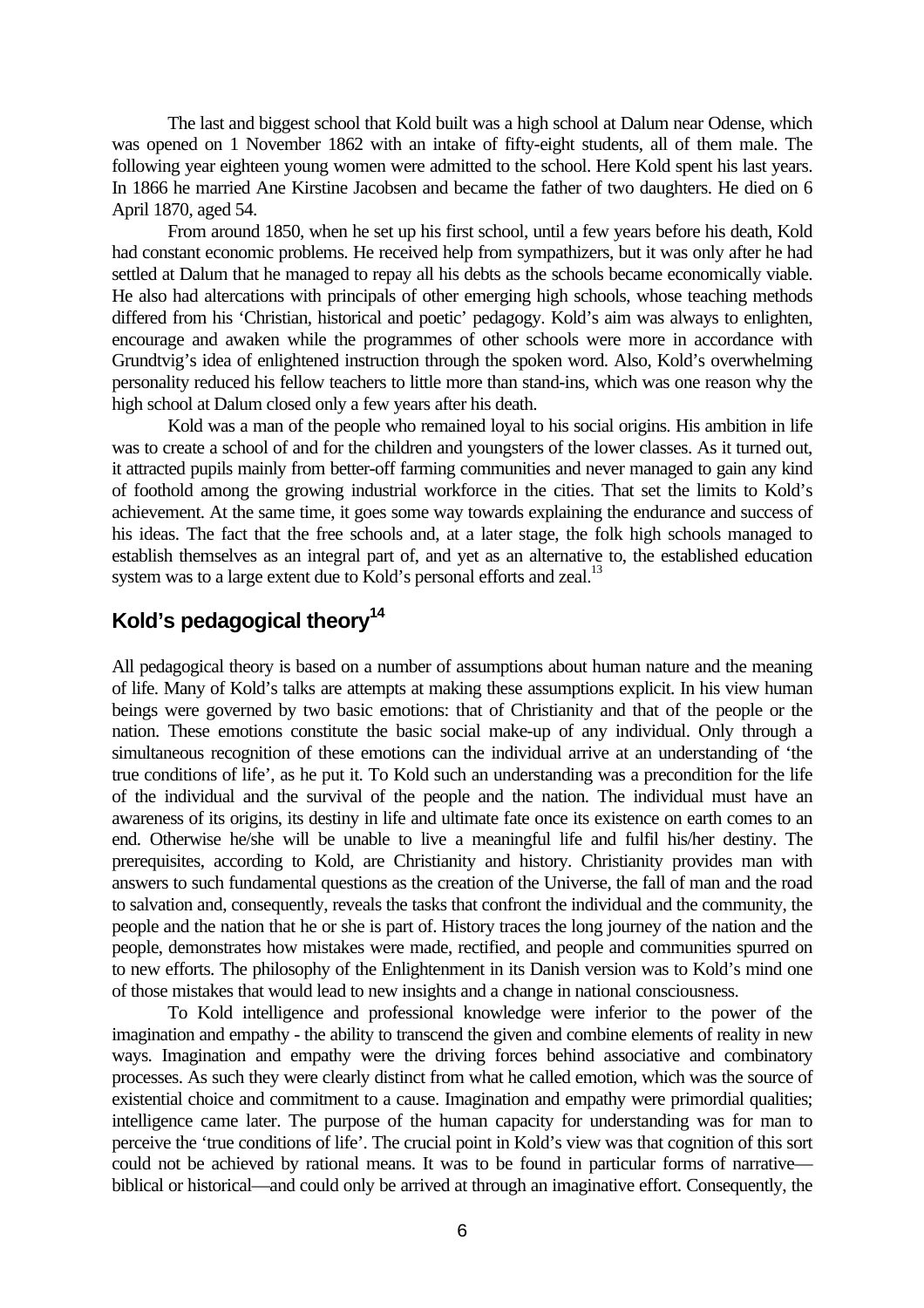source of cognition would have to be 'the spoken word'—the oral narrative, the heartfelt conversation—and not denotative or rational types of discourse. The individual seeking the truth was by definition serious and enthusiastic—or as Kold himself put it 'enlightened'—and enlightenment was a necessary precondition for a change of direction in people's lives.

So biblical history, Nordic mythology and Danish history became core subjects in Kold's schools and the mode of teaching was predominantly oral narration. Since a child has only a limited stock of experience to draw on, Kold argued, 'it is the duty of the school to place it right in the middle of events by means of the powers of the imagination so that he can get a clear notion of the race he is part of and gather the experiences necessary for the continued life of the race.<sup>15</sup> This quotation is from the only pedagogical pamphlet Kold ever wrote. Incidentally, it was not published in his lifetime, but only in 1877. In the following paragraphs we shall take a closer look at this little treatise.

In Denmark there is a current debate over the aims and purposes of primary education.<sup>16</sup> The present Act dates from 1975. It is based on a three-fold division of the school's aims:

- 1. In co-operation with the home, the school should ensure that pupils are given the opportunity to acquire knowledge, skills, working methods and forms of expression that may contribute to the individual's all-round development.
- 2. In all its activities, the school should seek to create such opportunities for experience and personal activity as will increase the pupil's desire to learn, to exercise the imagination and train the ability to assess, appraise and reach independent judgements.
- 3. The school should prepare the pupils for active participation in a democratic society and a shared responsibility for the carrying out of common tasks. Instruction and everyday life in school must be based on intellectual and spiritual liberty and democracy.

In 1850 Kold reflected on the purposes of primary education and wrote:

It would be foolish of me to deny that a government may not have good reasons to want the population to be wellinformed; any father would want the same for his own children; but not knowledge which is dead. Education, says professor Sibbern, is more than instruction [in dead knowledge] and goes on: How many people do we not see who are well-read, proficient and in possession of fine skills, but in whom these things do not appear as the basis of their existence. They have not become flesh of their flesh, blood of their blood. They possess them, but they have not acquired them. And more than both instruction [in knowledge] and education, is refinement of the spirit. One wants to see one's children well-instructed; one wants more; one wants them to be educated; but ought one not to wish for even more? Ought one not to wish to see them moving along freely and sprightly in life with open minds and brimming with certain fundamental ideas and interests, which might infuse all that has been instilled into them by instruction and all that they have acquired through education, and make it bear on fine and healthy lives so that all will not stagnate in them?'

Drawing on Sibbern, Kold here defines primary education as a mixture of instruction, education and refinement of the spirit. The three concepts reappear in the present Primary Education Act although in a different order and under other names: the first paragraph talks about instruction, the second about the refinement of the spirit, and the third about education.

To Kold it seemed self-evident that there must be a dialectic between the three concepts. The refinement of the spirit was the ultimate goal at the same time as it was the precondition for and most efficient means of bringing to fruition the processes of instruction and education. He was convinced that if he succeeded in awakening the spirit, instruction and education would follow of themselves. The awakening was both an end and a means in his pedagogical thinking, and the three processes of instruction, education and refinement of the spirit would ideally grow out of the same teaching method.

Kold's reflections on children's needs and abilities led him to conclude that, as far as instruction was concerned, 'content must take priority over form, the inward over the outward. One must have something to write about before one learns to write. One must have a desire for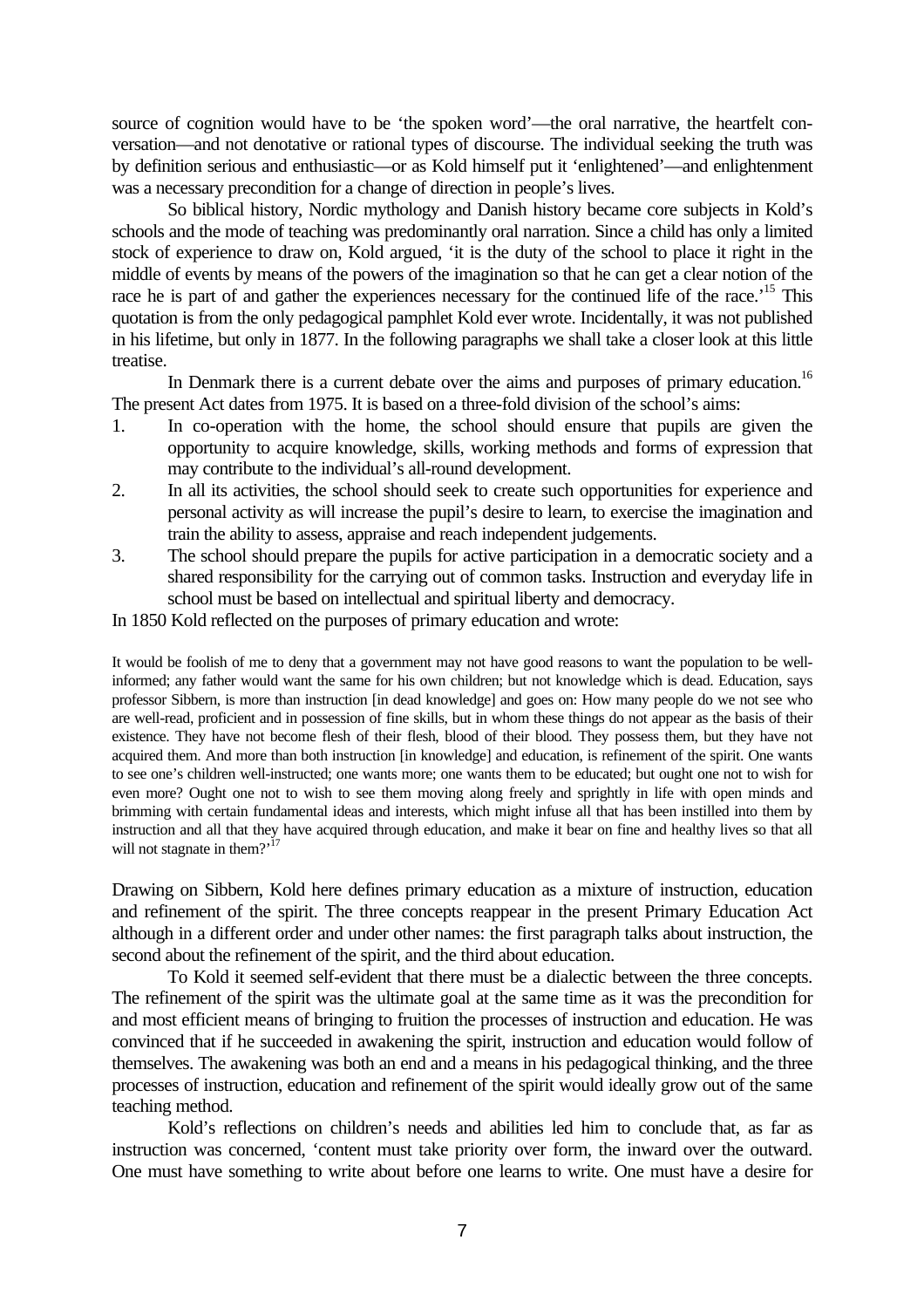knowledge before one learns to read, in order not to take appearance for reality, the means for the end and the sign for the thing.'<sup>18</sup> Another important principle was that children should not be taught skills and given knowledge until they themselves understood the reasons why and could see 'the necessity of the information given to them, in that they can apply it immediately, be it for business or for pleasure.<sup>19</sup> Skills and instruction that could not be put to immediate use he called dead knowledge, 'false and illusory opinions that have no bearing on people's thoughts, let alone their lives.<sup>20</sup> Homework, exams, the catechizing and grilling of pupils in the classroom were necessary only in connection with the checking of dead knowledge, Kold said, which was why there was no need for them in his schools.

The widespread criticism of the public schools and their teaching methods resulted in a new Primary School Act in 1855. For the free schools the most important provision was the right for parents to decide for themselves the kind of instruction that they wanted for their children. The immediate result was a growing number of pupils in the free schools and more freedom for the teachers to practise the method of oral narration. Through the spoken word (Grundtvig wrote), 'which is the natural way, formed and made available to us by the Creator, through the ear to the heart, in contrast to the artificial way of writing, children shall become aware of their own existence by hearing about their ancestors' lives.' At first they may not grasp the connection, but only find it amusing. Later they will be able to see more deeply.

To Grundtvig 'the living word' was a unity of something sensual and ethereal. As a grateful recipient of God's love and mercy, he was more than willing to talk about sensuality. For Kold it was almost impossible because sexuality and the sensual touched on deep-seated fears in him. In Grundtvig's view, love of the world was a precondition for a cognition of the love of God. Kold, on the other hand, had to suppress it to come to terms with God. Grundtvig made a sharp distinction between the human and the divine to prevent men from striving in vain to suppress their sensuality, whereas Kold was so obsessed by his love of Jesus that his own sensuality was a lifelong source of loathing and fascination to him. Kold was familiar with the works of Søren Kierkegaard, and it is pure Kierkegaard when he talks about the fear of a punishing God as the touchstone for all human actions or the importance of the choice if freedom is not to become a burden. Born and raised in widely different circumstances, Kold and Kierkegaard had nevertheless both of them experienced a religious awakening and both of them were haunted by the fear of damnation. Grundtvig's brand of Christianity was a different thing altogether.<sup>21</sup>

The fundamental event in Grundtvig's life was the realization that human existence could not, and should not, be regulated according to a Christian ideal, since the essence of Christianity was the Gospel and not a set of laws to be broken or obeyed. This was the point of departure for his attacks on the established church and the education system. He wanted to challenge all pious orthodoxies, classical education, the death, as he saw it, of a living culture. In the face of this, life could not but be right, life as we experience it, in ourselves, in people and in the march of history. It was for this purpose Grundtvig wanted to use the folk high schools. He wanted ordinary people to discover the same insights and reach the same conclusions as he had. 'We need a People's Enlightenment, an enlightenment of Life, to fight death in whatever form it takes: the authoritarian coercion, the snobbery for everything foreign, the contempt for all that is one's own, all spiritual domination, the hopelessness [...].' To Grundtvig Christianity was one thing, humanity another. God had created the world as a place for man to live in. Good works should be of use to people in this world. They were not to be understood as some kind of preparation for a life to come. It is in this light that Grundtvig's ideas about education should be understood. The school should be of use to life on this earth. It should be a school 'for life', as he himself put it, not for eternity. $2^2$ 

Kold never understood Grundtvig's approach to Christianity and, consequently, he never fully agreed with his views on education. The decisive moment in Kold's life was the realization that 'God loves humanity' and that changed his life. From then on his main preoccupation was the struggle for salvation and eternal life, not just for himself but on behalf of all men. This was why the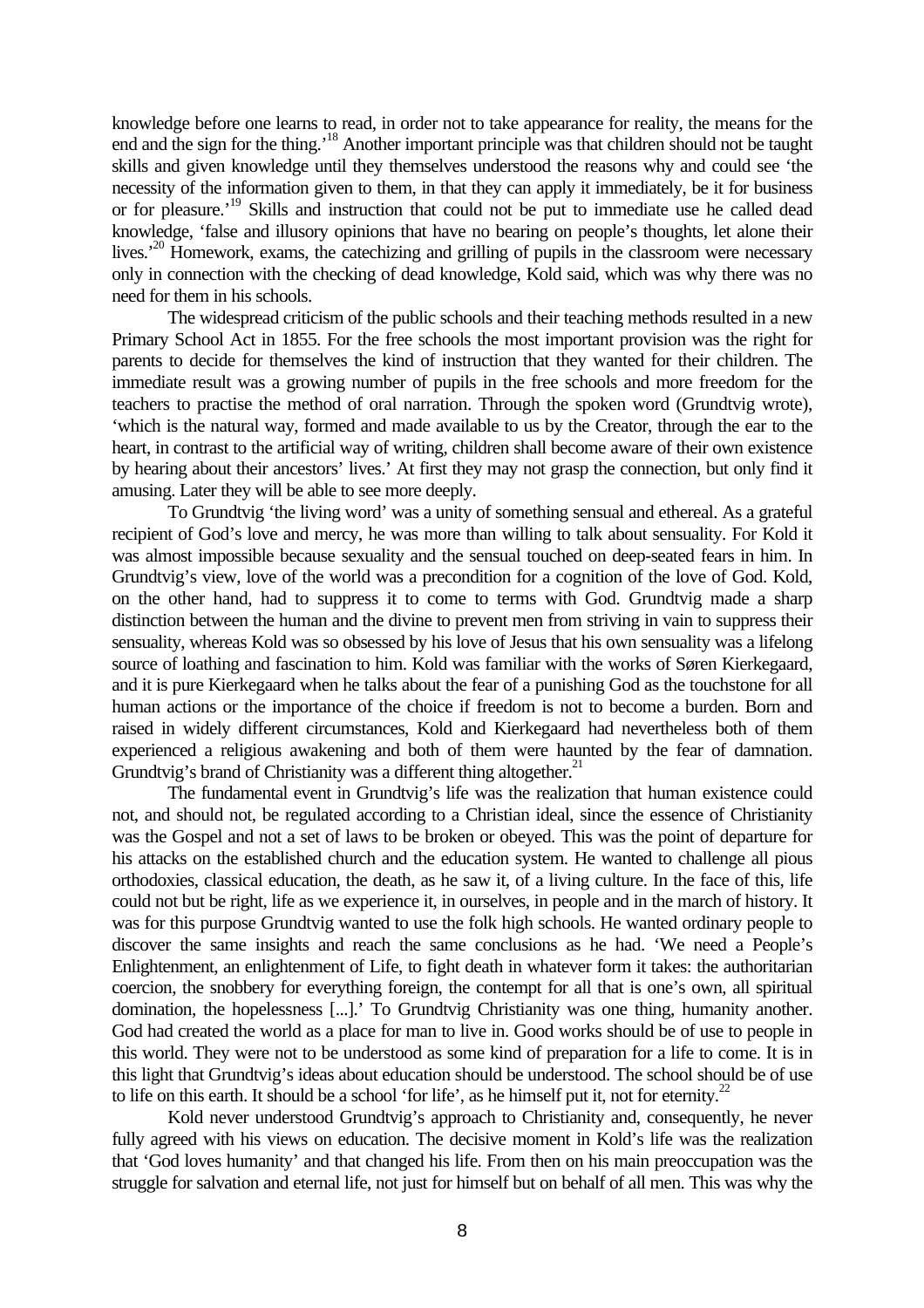notion of 'awakening'—in a religious sense—became of crucial importance in his schools. It is true that Kold and Grundtvig to some extent used the same vocabulary—'enlightenment' and 'encouragement'—to describe what they were trying to accomplish. But their ultimate goals and visions were, if not incompatible, at least very dissimilar, something which is still noticeable in the different kinds of folk high schools found today. $^{23}$ 

It was Kold who gave the free schools and the high schools the form that they have today. Students spend five months at a school in continuous contact with the principal and the teachers, eating at the same table, sharing the same amenities, etc. 'Kold made it all very down-to-earth, having realized that one had to be oneself and that things had to be plain in order to be true. He founded his high school on a discovery that gave him the courage to be himself: the discovery of God's love.<sup>24</sup> In different circumstances and on the basis of a different philosophical stance, other pedagogical thinkers have reached almost the same conclusions as Kold. For instance, John Dewey's ideas about education have many affinities with Kold's thinking, and even today they seem to have a genuine appeal. $^{25}$ 

# **The folk high school today**

Today there are about 200 free schools and 100 folk high schools in Denmark. They represent the heritage of Grundtvig and Kold, especially in the question of parents' right to decide the kind of instruction that they want for their children. In that respect, both Grundtvig and Kold have left their imprint on the public system of education.<sup>26</sup> At the same time the teaching methods and programmes of the free schools and folk high schools have changed—some would say that they have been diluted—so that today there is a broad range of different approaches and subjects on offer.

The high school today is many different things, perhaps as many and as different as there are high schools. They come in all shapes and forms, from the most boringly reactionary—constantly harping about genuine peasants and the good old days—to the opposite extreme, the opportunistic, trendy school whose main ambition seems to be to attract more students. And in the middle of all this there are still schools with a sober and responsible approach to problems and issues from the past and the present. There are schools where nothing seems to have changed since the time of the popular enlightenment in the nineteenth century, and schools that under the impression of the present confusion have discarded Danish poetry and Danish history and seem set on students' creativity as the only patent medicine. Classes in ceramics, drawing, embroidery—with a total disregard for quality—have taken on a religious function. But there are also schools, whose point of departure is today's living conditions and the problems that we face, which do their best to open up young people's eyes by confronting them with more genuine experiences and broader philosophies of life than can be found in the products of the endlessly triumphant entertainment industry.<sup>2</sup>

Be that as it may, Danish scepticism of any form of spiritual and political authority is closely connected with the ideas of Denmark and a particular Danish national identity that developed from the 1840s to the 1940s. The source of that scepticism is to be found in the ideas of Kold and Grundtvig. The latest evidence of the tenacity of that tradition came in 1992 with the Danish referendum and the refusal by the population to ratify the Maastricht Treaty of the European Community.

## **Notes**

1. *Jens Bierg (Denmark).* Senior professor of educational psychology at Roskilde University Centre. Previously worked as a school-teacher, school psychologist, and professor at a teacher-training college. His research and published works have concentrated on educational development and pedagogical theory, particularly regarding educational practice in Denmark. He is currently undertaking research on European education systems and curricular studies.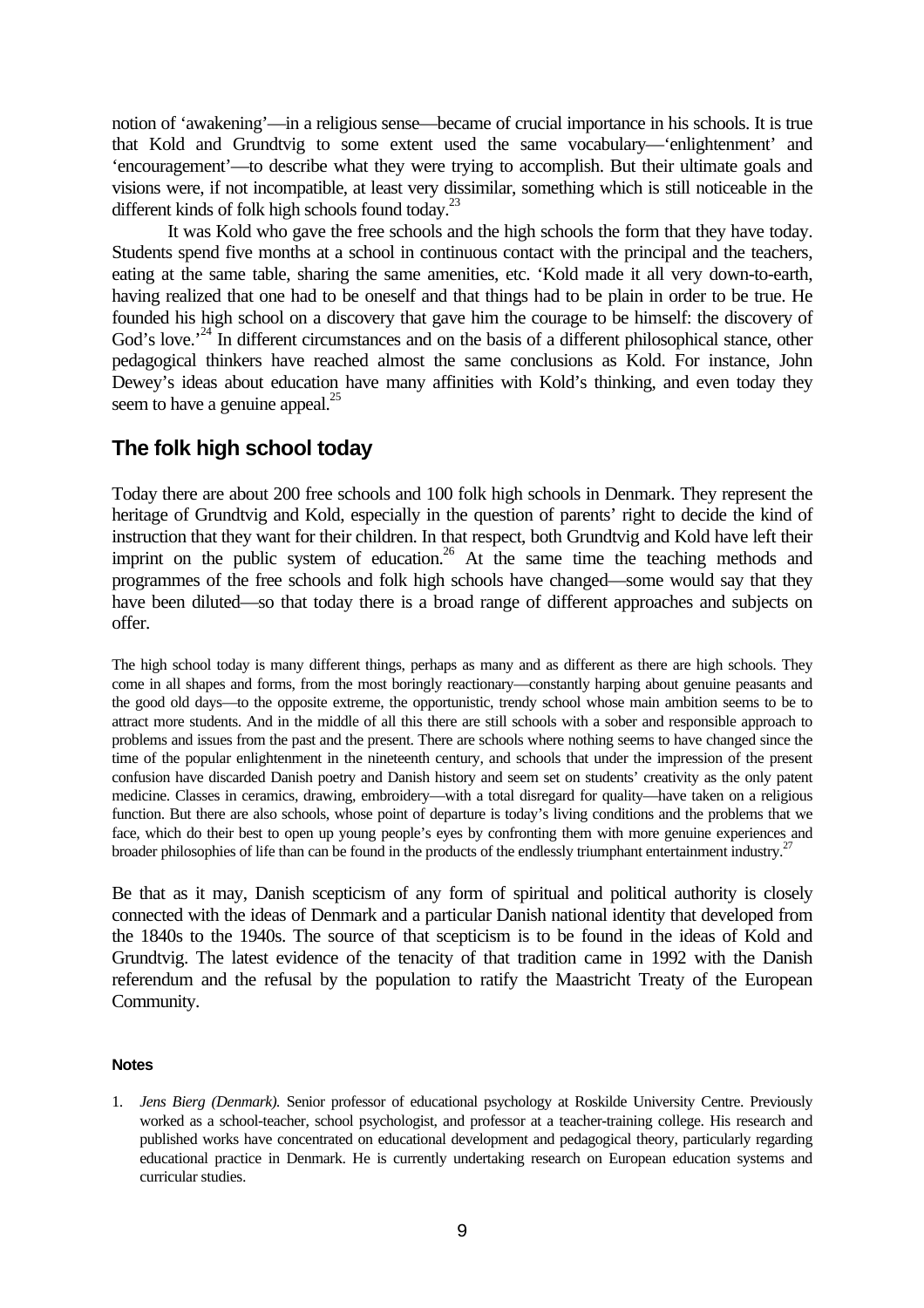- 2. The author wishes to express his gratitude to Professor Gunhild Nissen of Roskilde University Centre for numerous useful suggestions, and to Henning Silberbrandt, lecturer at Roskilde University Centre, for the translation of this article into English.
- 3. A profile of N.F.S. Grundtvig also appears in this series of '100 Thinkers on Education.'
- 4. Except for a few brief texts, Kold only wrote one treatise, *Om Børneskolen* (1850) [On the Children's School], published posthumously in 1877.
- 5. In 1866 Kold gave a lecture at a two-day meeting in Copenhagen. His manuscript is lost, but the lecture was later published on the basis of a short-hand account. It is one of the most important sources for an understanding of his life and work. Grundtvig introduced Kold to the audience and said among other things: 'And so I have asked Kold, the main inspiration of the popular enlightenment in Funen, to be so good as to tell us how he originally came to embrace his fruitful career and in what light he regards the whole issue of education, both the children's school and the school for adults. And I have only one further remark to make, one that I usually never address to any speaker, which is that I hope that he won't be too brief. This man has remained silent for so long that he probably has a good deal to tell us, and I believe that we have all the time in the world to listen to him.'
- 6. Klaus Berntsen (ed.), *Blade til mindekransen over højskoleforstander Kristen Kold* [Leaves in the Memorial Wreath for High School Principal Kristen Kold], 2 ed., Odense, 1913, p. 11.
- 7. Ibid., p. 12-13.
- 8. Johannes Pedersen, *Fra friskolens og bondehøjskolens første tid* [From the First Days of the Free School and the Folk High School], Copenhagen, 1961, p. 23.
- 9. Berntsen, op. cit., p. 14-15.
- 10. Berntsen, op. cit., p. 16.
- 11. Berntsen, op. cit., p. 62-64.
- 12. Niels Højlund, *Folkehøjskolen i Danmark* [The Folk High School in Denmark], Copenhagen, 1983, p. 29.
- 13. There are at least two accounts of Kold's life and work in English: Thomas Rørdam, *The Danish Folk High Schools*, Copenhagen, 1965, p. 58-64; and Steven M. Borish, *The Land of the Living. The Danish Folk High Schools and Denmark's Non-Violent Path to Modernization*, Nevada, 1991, p. 186-92.
- 14. For the following text, I am indebted to Carl Aage Larsen, *Kolds pædagogiske teori*. In: Johannes Hagemann, et al., *Christen Kold 1. Pædagogik* [Christen Kold 1. Pedagogy], Copenhagen, 1967, p. 49-61.
- 15. Johannes Hagemann and Harald Sørensen (eds.), *Christen Kold 2. Udvalgte tekster* [Christen Kold 2. Selected Writings], Copenhagen, 1967, p. 34.
- 16. Jens Bjerg, 'Provincial Reflections on the Danish Educational System'. Compare, vol. 21, 1991, p. 165-78.
- 17. Hagemann and Sørensen, op. cit., p. 63. F.C. Sibbern (1785-1872) was professor of philosophy at the University of Copenhagen from 1813 to 1870. He was inspired by the German romantics' rejection of the philosophy of the Enlightenment, especially by Fichte, Schiller and Schleiermacher.
- 18. Hagemann and Sørensen, op. cit., p. 43.
- 19. Hagemann and Sørensen, op. cit., p. 51.
- 20. Hagemann and Sørensen, op. cit., p. 64.
- 21. Hanne Engberg, *Historien om Kold* [The Story about Kold], Copenhagen, 1985, p. 329-30.
- 22. Kaj Thaning, *Grundtvig og Kold* [Grundtvig and Kold]. In: Johannes Rosendahl (ed.), *Højskolen til debat* [The Debate on the Folk High School], Copenhagen, 1961, p. 80-82.
- 23. Ibid., p. 85-86.
- 24. Ibid. p. 92.
- 25. Cf. the renewed interest in Dewey's ideas, as in Richard Rorty's lecture at the seventy-fifth annual meeting of the American Association of Colleges, 5 January 1989, 'Uddannelse, socialisation og individuation' [Education, Socialization and Individuation], *Kritik 95*, Copenhagen, 1991, p. 88-99.
- 26. Bjerg, op. cit.
- 27. Ole Wivel, *Højskolens nederlag* [The Defeat of the Folk High School]. In: Johannes Rosendahl (ed.), *Højskolen til debat* [The Debate on the Folk High School], Copenhagen, 1961, p. 151.

## **Writings by Christen Kold**

Kold, Christen. 'Skjærbæk Fattighus' [The Poorhouse at Skjærbæk]. *Dannevirke*, no. 37, 5 February 1840.

- ——. 'Spørgsmål til en Sagkyndig' [Questions to an Expert]. *Dannevirke*, no. 43, 26 February 1840.
- ——. 'Et Par Ord til Jyden i Sjælland' [Some Words to the Jutlander in Zealand]. *Dannevirke*, no. 59, 22 April 1840.
- ——. *Rejsen til Smyrna* [The Journey to Smyrna]. Copenhagen, 1979. (Christen Kold's diaries 1842-47.)
- ——. *Om Børneskolen* [On the Children's School]. Copenhagen, 1877. (Posthumously published treatise.)
- ——. *Historien om den lille Mis* [The Story about the Little Cat]. In: *Læsebog med Billeder for Småbørn* [Illustrated Reader for Small Children]. Copenhagen, 1865.